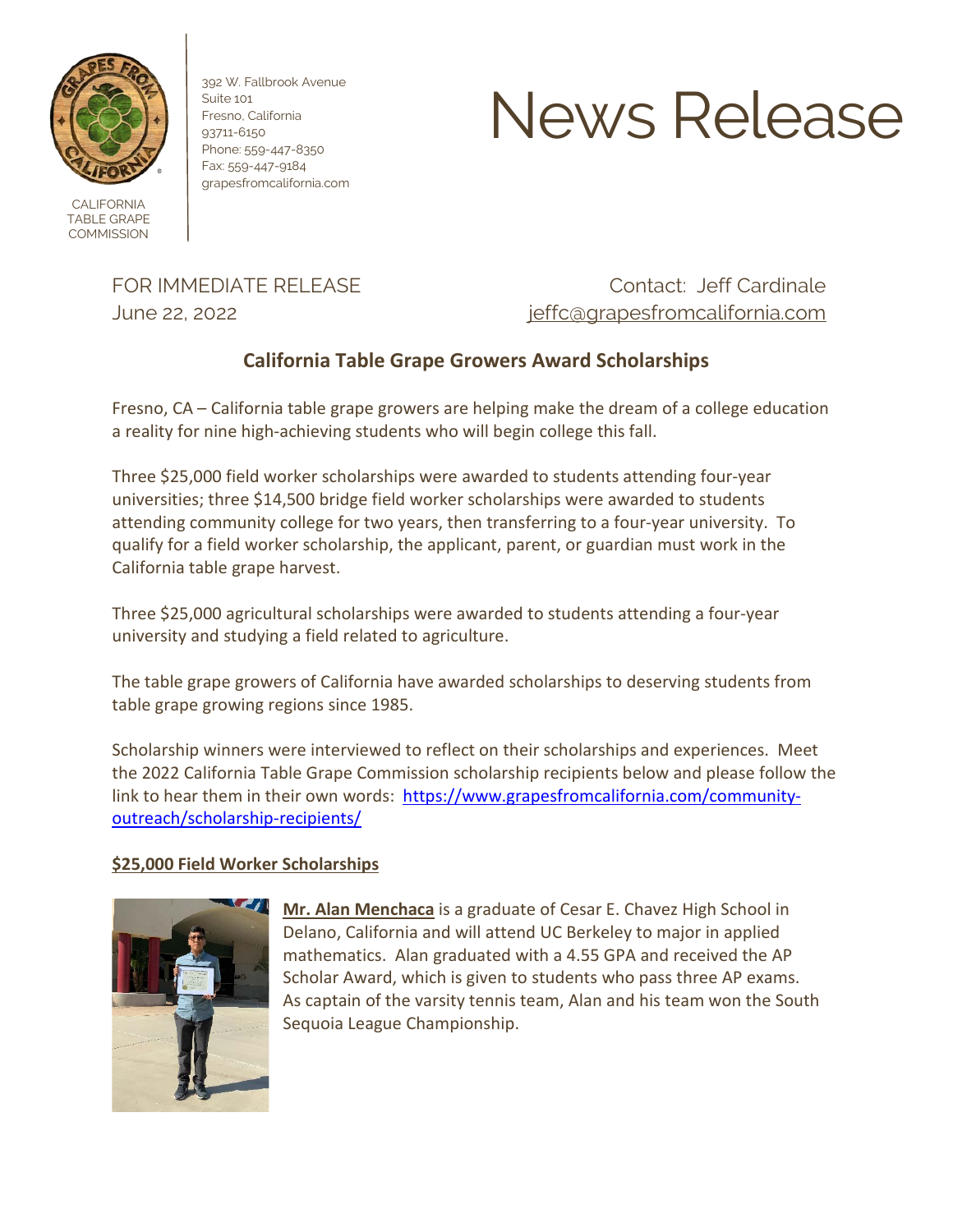California Table Grape Growers Award Scholarships Page 2 of 4 June 22, 2022



**Ms. Hannah Villaruz** is a graduate of Cesar E. Chavez High School in Delano, California and will attend California State University, Bakersfield to major in nursing. Hannah graduated with a 4.28 GPA, and received the Superintendent's Honor Roll every semester at Cesar E. Chavez High School. She also served as the Associated Student Body Publicity Commissioner.



**Mr. Favian Zamudio** is a graduate of Arvin High School in Arvin, California and will attend UC Berkley to major in writing. Favian graduated with a 4.44 GPA. He also graduated with an Associate of Arts Degree in Communication from Bakersfield College. Favian made the Principal's List and Honor Roll every semester at Arvin High School.

### **\$14,500 Bridge Field Worker Scholarships**



**Ms. Desteny Navarro** is a graduate of Lindsay High School in Lindsay, California and will attend College of the Sequoias, then transfer to a four-year university to major in nursing. Desteny graduated with a 3.6 GPA, was an active member of Associated Student Body leadership, and volunteered to support food drives, mask giveaways, and Christmas gift distributions.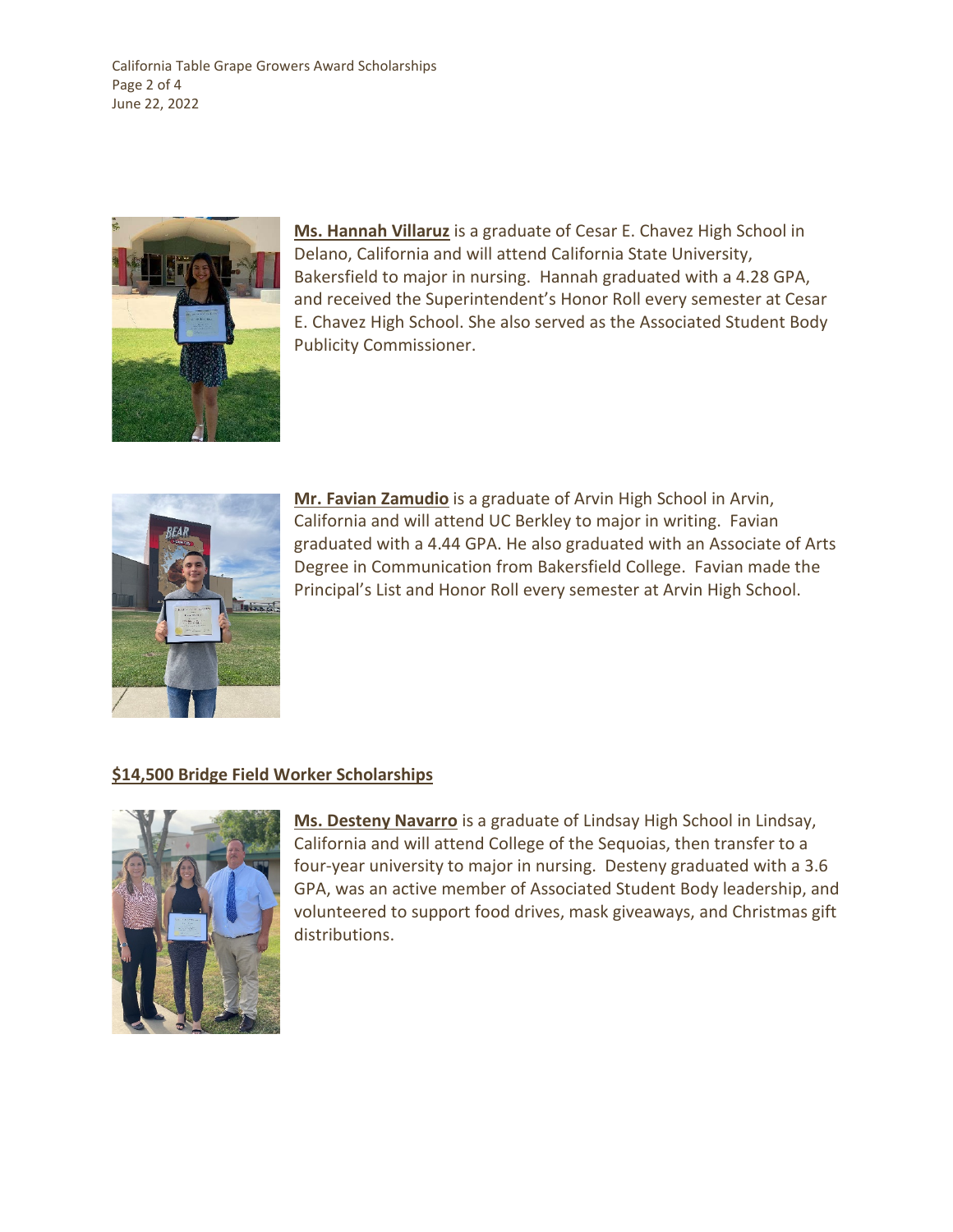California Table Grape Growers Award Scholarships Page 3 of 4 June 22, 2022



**Ms. Perla Ortiz** is a graduate of Tulare Western High School in Tulare, California and will attend College of the Sequoias, then plans to transfer to Fresno State University to major in nursing. Perla graduated with a 3.61 GPA and is preparing to take the state board certification to become a Certified Nursing Assistant. Perla was involved in the Tulare Youth Ambassadors Leadership program as well as the Pre-Medical Academy.



**Ms. Adriana Peña** is a graduate of Dinuba High School in Dinuba, California and will attend Reedley College, then plans to transfer to UC Davis to major in psychology and minor in Spanish. Adriana graduated with a 4.14 GPA. Through the Volunteer Income Tax Assistance program, Adriana received IRS certifications to help low-income families or individuals file their taxes for free.

#### **\$25,000 Agricultural Scholarships**



**Mr. Adam Erickson** is a graduate of Kingsburg High School in Kingsburg, California and will attend Fresno State University to major in plant science. Adam graduated with a 4.05 GPA and was awarded the Rotary Top 40 Award as a freshman, sophomore, and junior. Adam was a member of the school baseball team and volunteered his spare time with the Fellowship of Christian Athletes Club as well as youth baseball and basketball programs.